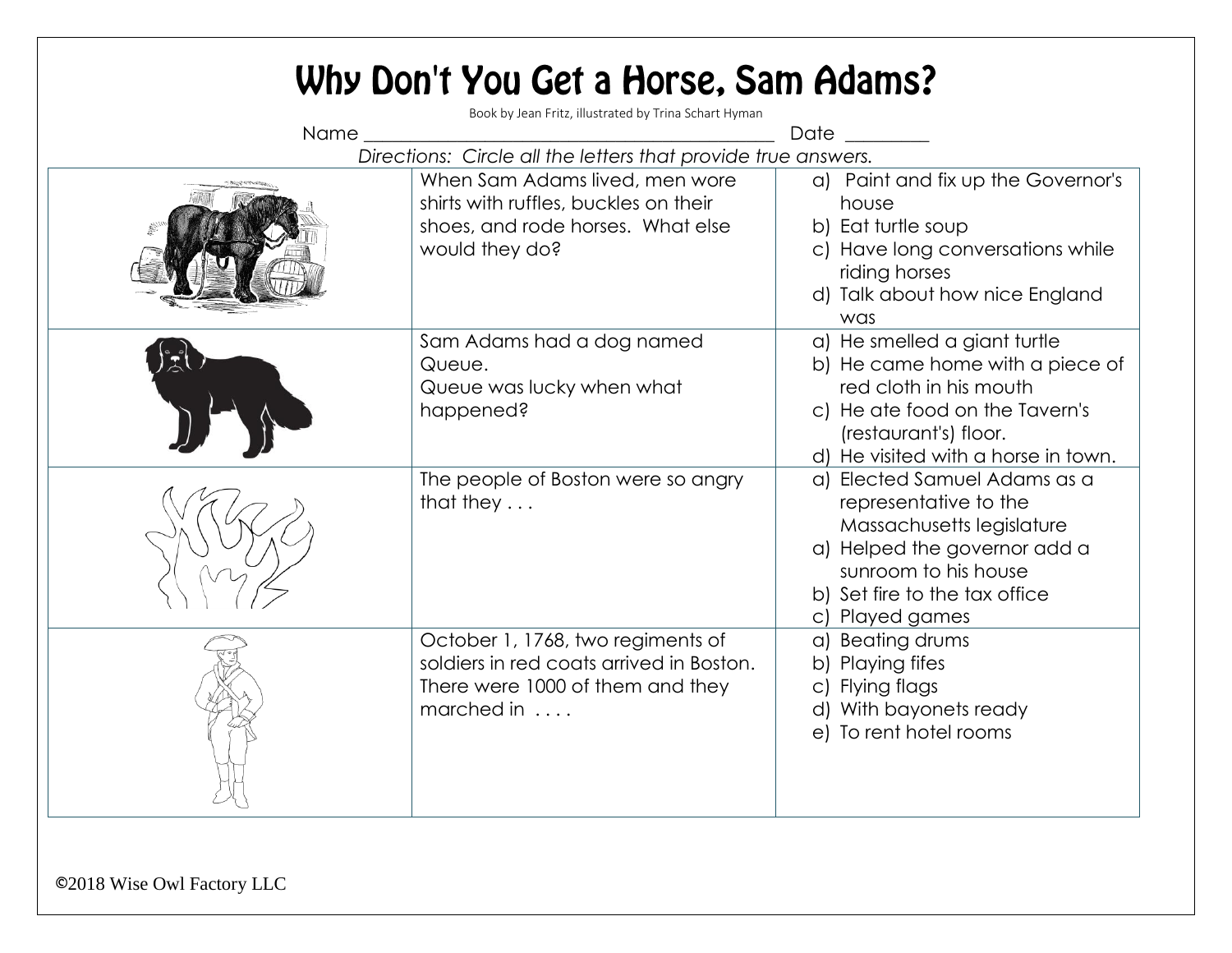| New                                | Sam Adams was so busy talking to<br>people about not trusting England<br>that he $\ldots$                                  | a) Let his clothes become shabby<br>b) Let his house fall into disrepair<br>c) Let his shoe leather become<br>thin<br>d) Happily paid tax on<br>newspapers that went to<br>England                 |
|------------------------------------|----------------------------------------------------------------------------------------------------------------------------|----------------------------------------------------------------------------------------------------------------------------------------------------------------------------------------------------|
|                                    | A band of men dumped a boatload<br>of tea into the Boston Harbor so that.<br>$\ddot{\phantom{0}}$                          | a) They didn't have to wear shirts<br>with ruffles<br>b) The boat wouldn't sink<br>c) The tea could not be taxed by<br>England<br>d) They could drink coffee                                       |
| mm<br>TAX.ON<br>TEA<br>$3^{6}$ per | When people found out what the<br>English were up to, they sent Paul<br>Revere to $\dots$                                  | a) Warn the Redcoats<br>b) Tell the English to put on their<br>red jackets<br>c) Warn the Americans that the<br>British were coming<br>d) Stay overnight in Concord and<br>get a good night's rest |
|                                    | Sam Adams could ride in a coach to<br>Philadelphia. Some of the arguments<br>for him to learn to ride a horse<br>included: | a) Early man had gone to the<br>trouble to domesticate<br>the horse<br>b) It would be good for his health<br>c) To be sociable<br>d) It would be convenient                                        |
|                                    | Finally, Sam Adams learned to ride a<br>horse because                                                                      | a) His car broke down<br>b) The stage coach ride was too<br>bumpy<br>c) He wanted to have a statue of<br>himself as a great statesman                                                              |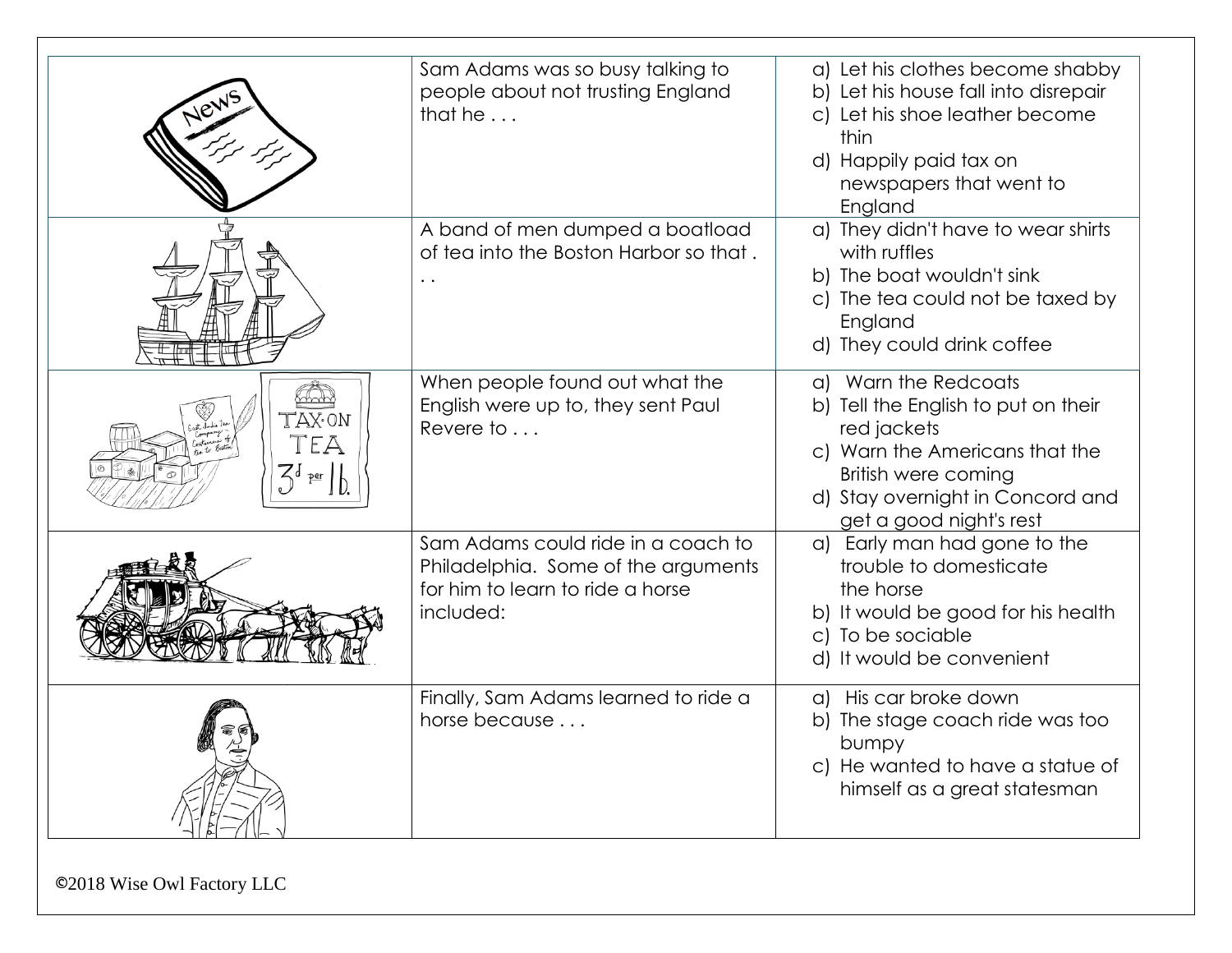| $Name_\_$ | <b>KEY</b> Why Don't You Get a Horse, Sam Adams?<br>Book by Jean Fritz, illustrated by Trina Schart Hyman                                                                                    | Date                                                                                                                                                                                              |
|-----------|----------------------------------------------------------------------------------------------------------------------------------------------------------------------------------------------|---------------------------------------------------------------------------------------------------------------------------------------------------------------------------------------------------|
|           | Directions: Circle all the letters that provide true answers.<br>When Sam Adams lived, men wore shirts<br>with ruffles, buckles on their shoes, and<br>rode horses. What else would they do? | a) Paint and fix up the Governor's<br>house<br><b>b</b> Eat turtle soup<br>c) Have long conversations while<br>riding horses<br>d) Talk about how nice England<br>was                             |
|           | Sam Adams had a dog named Queue.<br>Queue was lucky when he could do<br>what?                                                                                                                | a) He smelled a giant turtle<br>(b) He came home with a piece of<br>red cloth in his mouth<br>c) He ate food on the Tavern's<br>(restaurant's) floor.<br>d) He visited with a horse in town.      |
|           | The people of Boston were so angry that<br>they $\ldots$                                                                                                                                     | <b>Calded Samuel Adams as a</b><br>representative to the<br>Massachusetts legislature<br>b) Helped the governor add a<br>sunroom to his house<br>c) Set fire to the tax office<br>d) Played games |
|           | October 1, 1768, two regiments of<br>soldiers in red coats arrived in Boston.<br>There were 1000 of them and they<br>marched in                                                              | a Beating drums<br><b>D</b> Playing fifes<br>C Flying flags<br>a) With bayonets ready<br>To rent hotel rooms                                                                                      |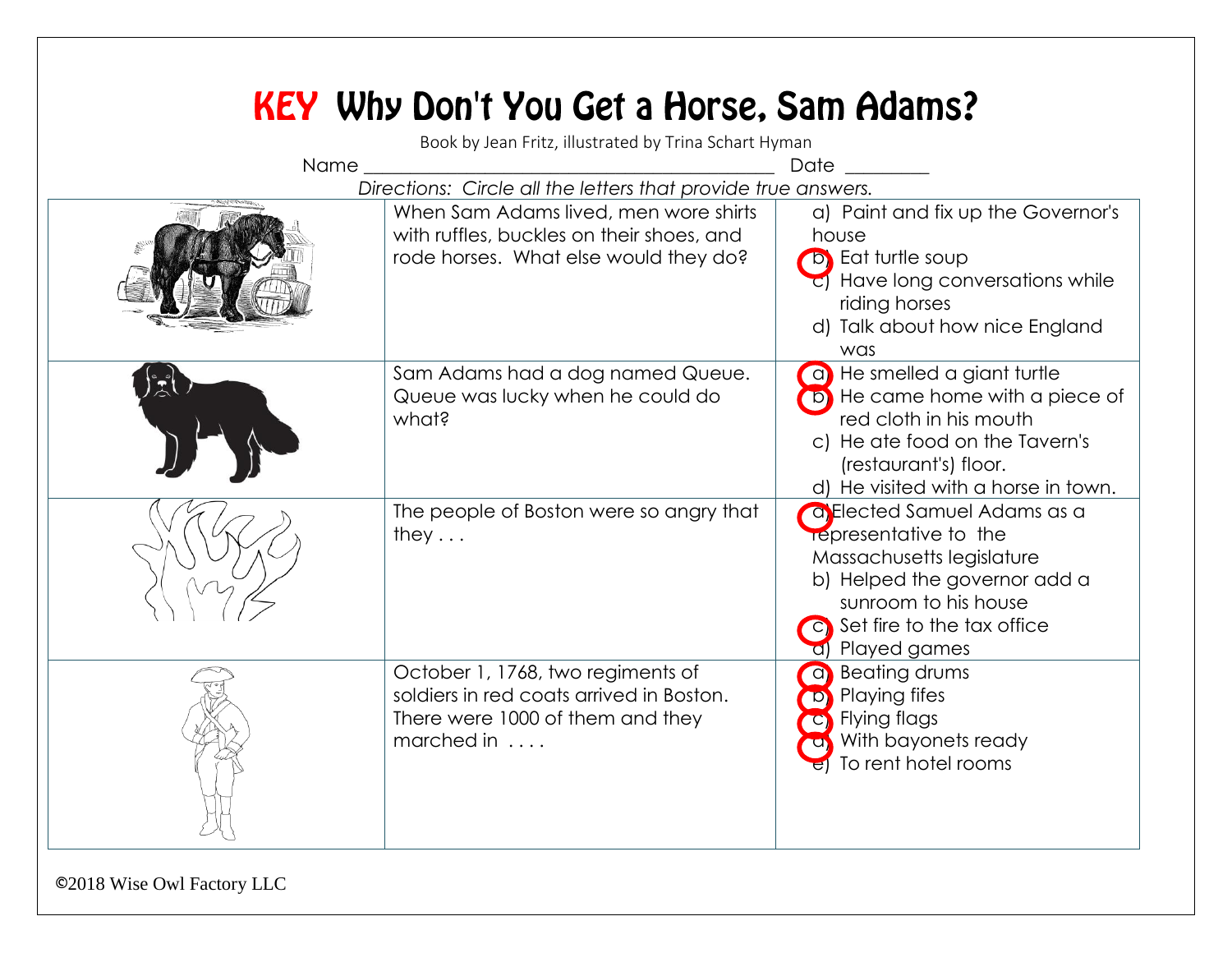|                                             | Sam Adams was so busy talking to<br>people about not trusting England that<br>he                                        | (a) Let his clothes become shabby<br>(b) Let his house fall into disrepair<br>(c) Let his shoe leather become<br>thin<br>d) Happily paid tax on<br>newspapers that went to<br>England              |
|---------------------------------------------|-------------------------------------------------------------------------------------------------------------------------|----------------------------------------------------------------------------------------------------------------------------------------------------------------------------------------------------|
|                                             | A band of men dumped a boatload of<br>tea into the Boston Harbor so that                                                | a) They didn't have to wear shirts<br>with ruffles<br>b) The boat wouldn't sink<br>c) The tea could not be taxed by<br>England<br>d) They could drink coffee                                       |
| TAX.ON<br>Tea<br>$\mathcal{Z}_{\text{per}}$ | When people found out what the English<br>were up to, they sent Paul Revere to                                          | a) Warn the Redcoats<br>b) Tell the English to put on their<br>red jackets<br>C) Warn the Americans that the<br>British were coming<br>d) Stay overnight in Concord and<br>get a good night's rest |
|                                             | Sam Adams could ride in a coach to<br>Philadelphia. Some of the arguments for<br>him to learn to ride a horse included: | an Early man had gone to the<br>trouble to domesticate<br>the horse<br>(b) It would be good for his health<br>C) To be sociable<br>(d) It would be convenient                                      |
|                                             | Finally, Sam Adams learned to ride a<br>horse because                                                                   | a) His car broke down<br>b) The stage coach ride was too<br>bumpy<br>C) He wanted to have a statue of<br>himself as a great statesman                                                              |